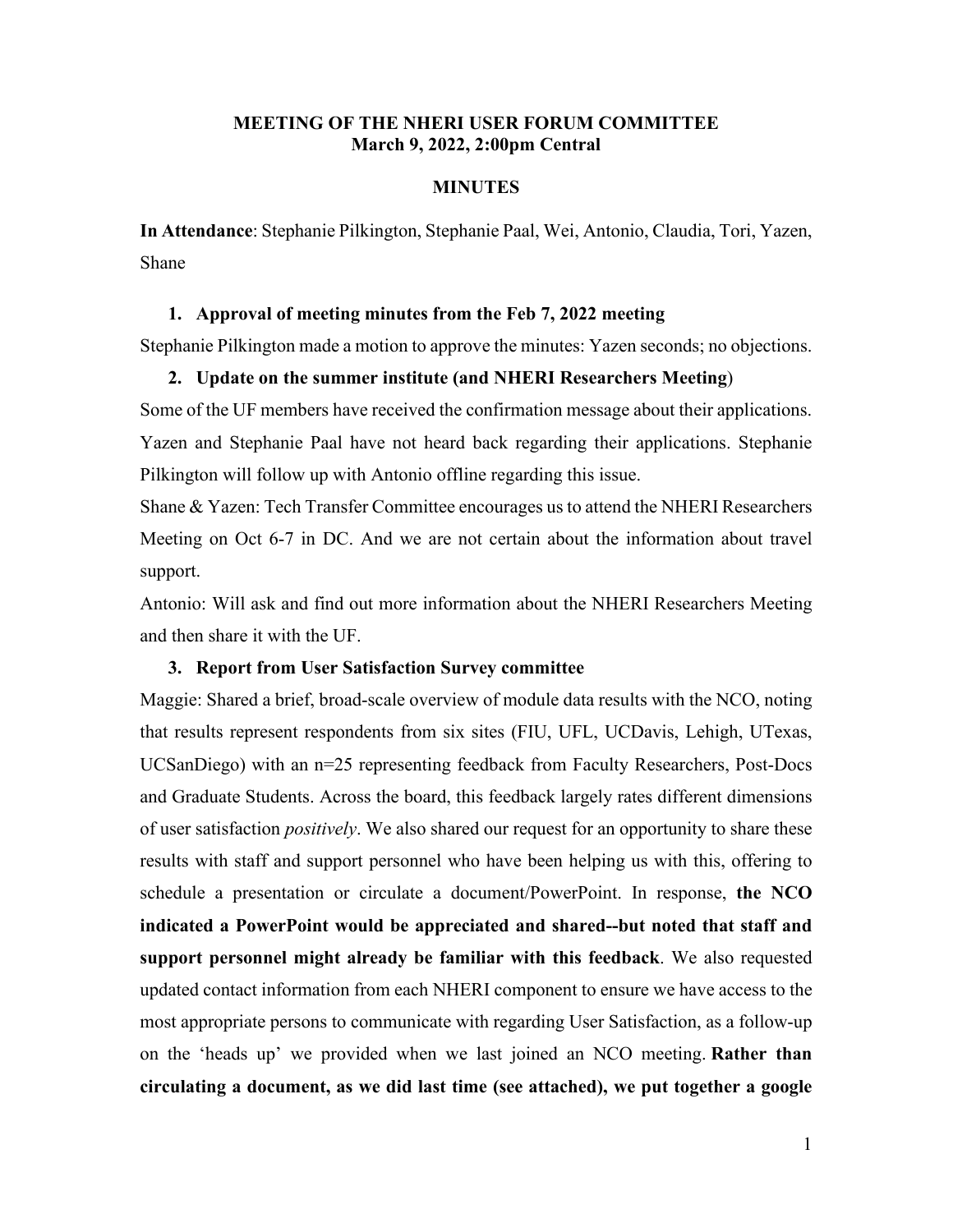#### **form: [https://forms.gle/craCGqn5benHPUP49](https://nam11.safelinks.protection.outlook.com/?url=https%3A%2F%2Fforms.gle%2FcraCGqn5benHPUP49&data=04%7C01%7Cwsong%40eng.ua.edu%7C96c9a7cbb6b54a15e4ad08da01f5b9e6%7C2a00728ef0d040b4a4e8ce433f3fbca7%7C0%7C0%7C637824452291453655%7CUnknown%7CTWFpbGZsb3d8eyJWIjoiMC4wLjAwMDAiLCJQIjoiV2luMzIiLCJBTiI6Ik1haWwiLCJXVCI6Mn0%3D%7C3000&sdata=GVzBbefMprAH1bWHfjAcXdGpM5NkhvTUpW4rOOawU0Y%3D&reserved=0)**.

## **4. Report from NCO representatives**

Antonio: Mohammad requested on behalf of the user forum 15 minutes at the next Council meeting to report on the status of the ongoing survey. Claudia Reis will be invited to participate at the SI with NCO support. The planning of the Science Plan Meeting is on schedule. The keynote speakers have been identified and they currently are working on the list of invitees. The planning for the 14<sup>th</sup> Americas Conference on Wind Engineering is almost finalized. NHERI will have a booth at the ACWE conference. NIAC discussed the plan for the first year of renewal. In addition, updates were provided on the status of the participation of the Graduate Student Council at the ACWE, the REU program, and plans for the SI.

Shane will attend the ACWE conference and can represent UF at this conference.

Antonio: Suggest Shane contact Dan Zehner (follow up offline with Antonio to obtain Dan's email) to see if the NHERI booth needs any support.

#### **5. Report from ECO representatives**

Stephanie Paal: I have not received any messages on ECO since the last meeting in November and need to check with ECO to make sure both Stephanie Paal and Stephanie Pilkington will be put on the email list.

Stephanie Pilkington: will follow up with ECO (Robin) to check the mail list.

## **6. Report from Facilities Scheduling representatives**

Claudia: Two pieces of exciting news: i) UCSD tall wood building model is looking for PIs who are interested in doing payload research projects and also people who work in the industry to contribute ideas for testing; ii) Bill Nye, the Science Guy, will do a news piece for this UCSD experimental campaign and UCSD is asking UF to provide help to reach out to the community and seek PIs who are interested in doing payload. Think of using email messages and the new Communication and Outreach committee to do outreach.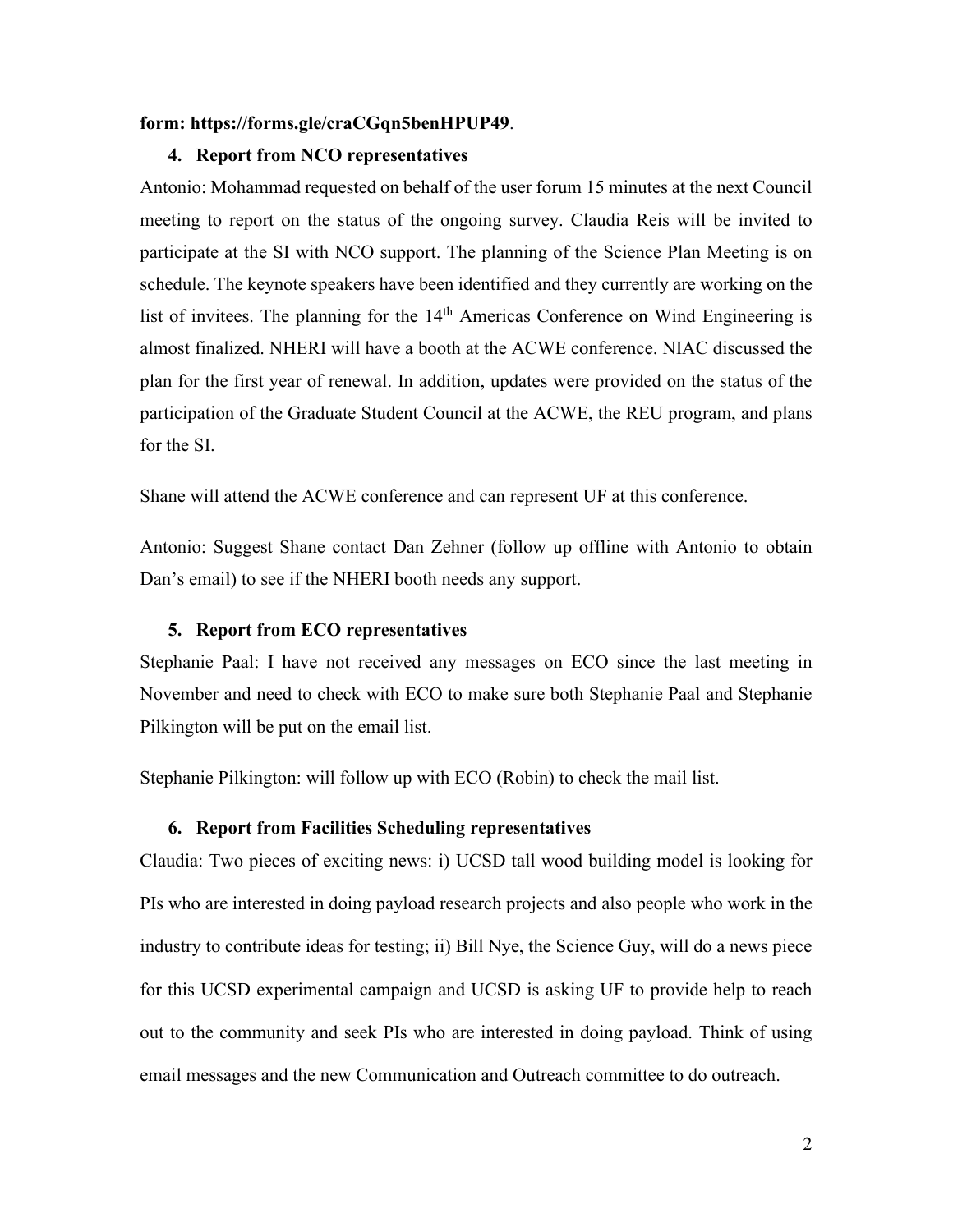Antonio: one suggestion is for the Communication and Outreach committee to send out messages via social media to reach out to the community; I can put Claudia in contact with the NCO Communication committee to broadcast the messages.

Claudia: Experimental facilities committee is asking for active participation in reviewing the scheduling tool [\(https://www.designsafe-ci.org/nco/\)](https://www.designsafe-ci.org/nco/) and providing feedback. If you have any comments and feedback please contact Claudia.

Wei: UF members can take a quick look at the web page and provide feedback. This item will be highlighted in the meeting minutes as an action item.

## **7. Report from Technology Transfer representatives**

Yazen: The most important item is to develop a search engine for all end users to locate the most relevant information on relevant technologies. We are in the process to determine keywords for using the search engine more effectively.

Shane: We met for the first time on Feb 24 for the past three months. The committee is concentrating on doing more work related to user satisfaction. The chair of the committee started two subcommittees. I am in one subcommittee to provide short videos to explain the products that the committee has already produced. We will start with 5 short videos to cover the sections described in the white paper published. Another effort is to provide web access for young researchers to request office hours to meet with tech transfer committee so that the committee members can help with proposal developments by providing information that aligns with the NHERI science plan. The other subcommittee is working on a search engine that Yazen mentioned to better connect end-users with existing research products.

Stephanie Pilingkton: Shane can also work with our Communication and Outreach Subcommittee to get the message out, especially those videos. Or Shane can reach out to Marti LaChance who is in charge of the youtube account [\(https://www.youtube.com/c/DesignSafe\)](https://www.youtube.com/c/DesignSafe) and she has access to the viewer statistics.

Shane: Will pass on this information to the committee chair so that we can leverage the